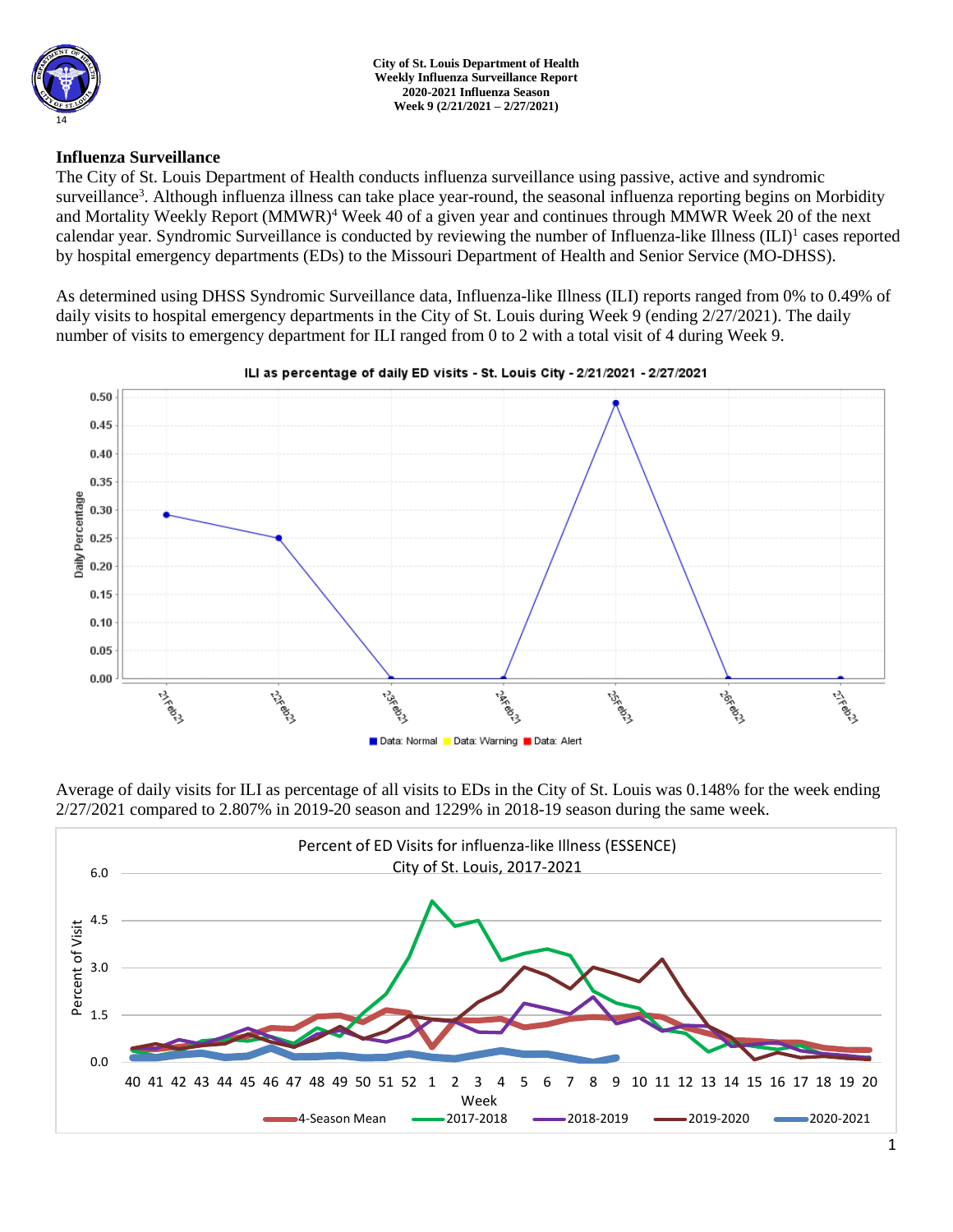Passive Surveillance is conducted through reporting of confirmed influenza cases<sup>2</sup> from various surveillance sites like hospitals, offices of healthcare providers, and laboratories. As of the current influenza season, for the week ending 2/27/2021, there have been 6 cases of Influenza A and 10 cases of Influenza B for a total of 16 influenza cases from the city of St. Louis. Influenza A accounted for 37.5% and influenza B accounted for 62.5% of total influenza cases. The data of the latest weeks is provisional and is subject to change in the following weeks.

# **Table 1: Number of Laboratory Positive Influenza Cases by Influenza Type**

| Influenza Type              | Week 6<br>$(1/31/2021 -$<br>2/6/2021 | Week 7<br>$(2/7/2021 -$<br>2/13/2021 | Week 8<br>$(2/14/2021 -$<br>2/20/2021 | Week 9<br>$(2/21/2021 -$<br>2/27/2021 | 2020-2021*<br>Season-to-Date | Percentage |
|-----------------------------|--------------------------------------|--------------------------------------|---------------------------------------|---------------------------------------|------------------------------|------------|
| Influenza A                 |                                      | 0                                    | 0                                     |                                       | 6                            | 37.5%      |
| Influenza B                 | 0                                    |                                      | 0                                     |                                       | 10                           | 62.5%      |
| Influenza unknown / Untyped | 0                                    |                                      | 0                                     |                                       | 0                            | 0%         |
| <b>Total</b>                |                                      |                                      | 0                                     |                                       | 16                           | 100%       |

# **Table 2: Number of Laboratory Confirmed Influenza Cases by Age Group**

| <b>Age Group</b> | Week 6<br>$(1/31/2021 -$<br>2/6/2021 | Week 7<br>$(2/7/2021 -$<br>2/13/2021 | Week 8<br>$(2/14/2021 -$<br>2/20/2021 | Week 9<br>$(2/21/2021 -$<br>2/27/2021 | 2020-2021*<br>Season-to-Date | Percentage |
|------------------|--------------------------------------|--------------------------------------|---------------------------------------|---------------------------------------|------------------------------|------------|
| 0 to 4 years     |                                      | 0                                    | 0                                     | 0                                     |                              | 12.5%      |
| 5 to 14 years    | 0                                    | 0                                    | $\mathbf{0}$                          | 0                                     |                              | 12.5%      |
| 15 to 24 years   | 0                                    | 0                                    | $\mathbf{0}$                          | 0                                     | 2                            | 12.5%      |
| 25 to 49 years   | 0                                    | 0                                    | 0                                     |                                       | 6                            | 37.5%      |
| 50 to 64 years   | 0                                    |                                      | $\Omega$                              | 0                                     | ר                            | 12.5%      |
| 65+ years        | 0                                    | O                                    | $\Omega$                              | 0                                     |                              | 12.5%      |
| <b>Total</b>     |                                      |                                      |                                       |                                       | 16                           | 100%       |

# **Table 3: Number of Laboratory Confirmed Influenza Cases by Age Group and Type**

For Cases Reported between 09/27/2020 and 2/27/2021

| <b>Age Group</b> | Type A |      | <b>Type B</b> |      | <b>Unknown Type</b> |   | <b>Total</b> |      |
|------------------|--------|------|---------------|------|---------------------|---|--------------|------|
|                  | n      | %    | n             | %    | n                   | % | n            | %    |
| 0 to 4 years     |        | 16.7 |               | 10.0 |                     |   |              | 12.5 |
| 5 to 14 years    |        | 33.3 |               | 0.0  |                     |   |              | 12.5 |
| 15 to 24 years   |        | 16.7 |               | 10.0 |                     |   |              | 12.5 |
| 25 to 49 years   | 0      | 0.0  | 6             | 60.0 |                     |   | 6            | 37.5 |
| 50 to 64 years   |        | 16.7 |               | 10.0 | 0                   |   |              | 12.5 |
| 65+ years        |        | 16.7 |               | 10.0 |                     |   |              | 12.5 |
| Total            |        |      | 10            |      |                     |   | 16           |      |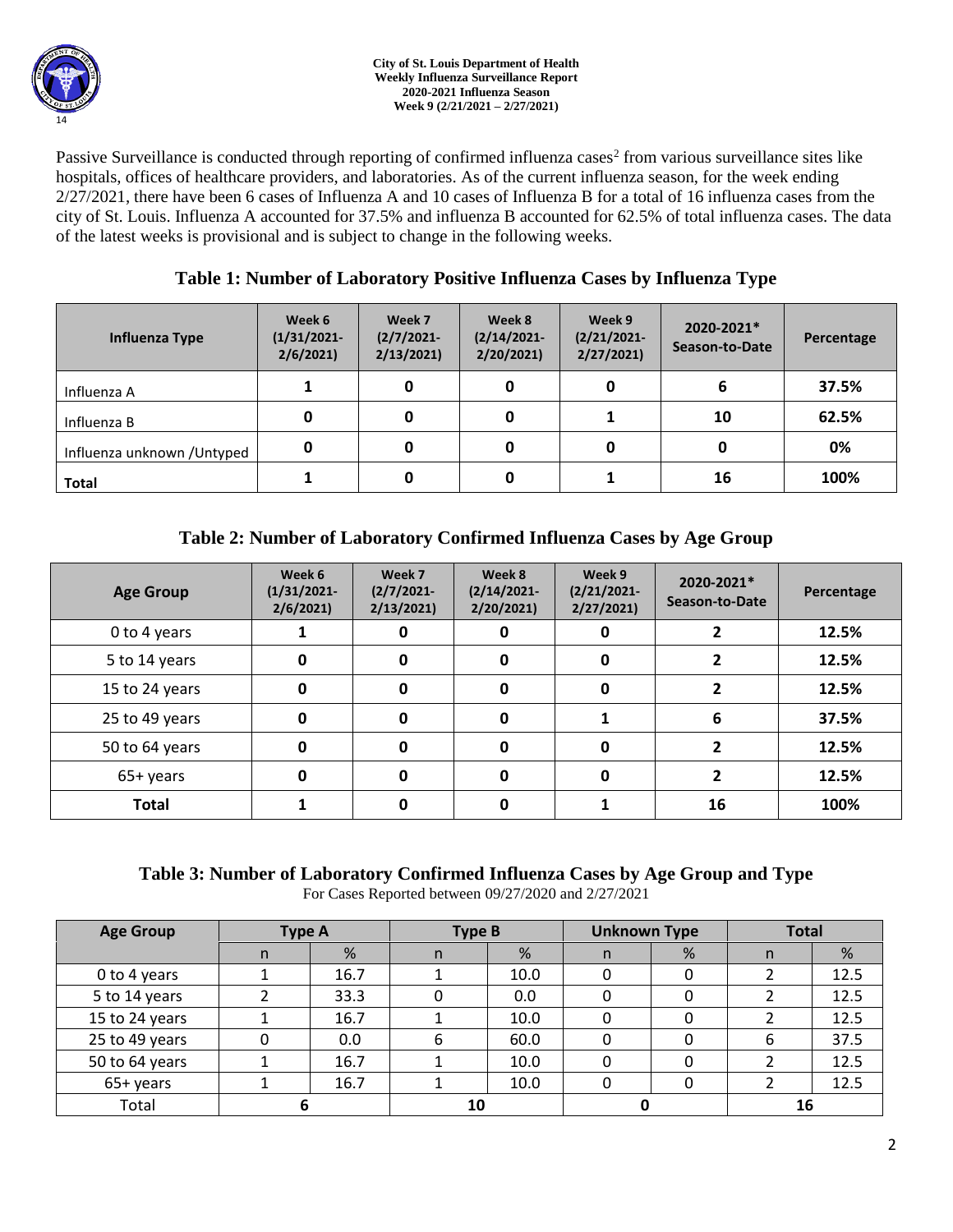| <b>Previous</b><br><b>Seasons</b>                                   | 2016-2017                                                                                                                                                                                                                                                                                                                                                                                 | 2017-2018 | 2018-2019 | 2019-2020 | 2020-2021    | 4-Season<br><b>Mean</b> | 4-Season<br><b>Median</b> |  |  |  |  |
|---------------------------------------------------------------------|-------------------------------------------------------------------------------------------------------------------------------------------------------------------------------------------------------------------------------------------------------------------------------------------------------------------------------------------------------------------------------------------|-----------|-----------|-----------|--------------|-------------------------|---------------------------|--|--|--|--|
| Week 6                                                              | 348                                                                                                                                                                                                                                                                                                                                                                                       | 194       | 121       | 374       | 1            | 259                     | 271                       |  |  |  |  |
| Week 7                                                              | 308                                                                                                                                                                                                                                                                                                                                                                                       | 239       | 185       | 255       | $\pmb{0}$    | 247                     | 247                       |  |  |  |  |
| Week 8                                                              | 446                                                                                                                                                                                                                                                                                                                                                                                       | 133       | 106       | 340       | $\mathbf 0$  | 256                     | 237                       |  |  |  |  |
| Week 9                                                              | 219                                                                                                                                                                                                                                                                                                                                                                                       | 83        | 161       | 157       | $\mathbf{1}$ | 155                     | 159                       |  |  |  |  |
| 800<br>600<br>Counts<br>400<br>200<br>$\mathbf 0$<br>$\overline{a}$ | Laboratory Confirmed Cases of Influenza<br>City of St. Louis, 2020-21, Compared to Previous 4 Seasons<br>48<br>$\overline{4}$<br>50<br>LΟ<br>16<br>46<br>51<br>52<br>ᡋ<br>g<br>$\overline{4}$<br>15<br>$\frac{8}{18}$<br>$\overline{c}$<br>20<br>21<br>41<br>$\overline{a}$<br>$\frac{1}{2}$<br>4<br>$\frac{1}{2}$<br>$\overline{\phantom{0}}$<br>₩<br>17<br>47<br>$\Xi$<br>₩<br>CDC week |           |           |           |              |                         |                           |  |  |  |  |

## **Table 4: Total Number of Laboratory Confirmed Influenza Cases Through Previous 4 Seasons**

## **City of St. Louis Influenza Outbreaks:**

During the week ending 2/27/2021, there have been no outbreaks of influenza reported to the City of St. Louis Department of Health.